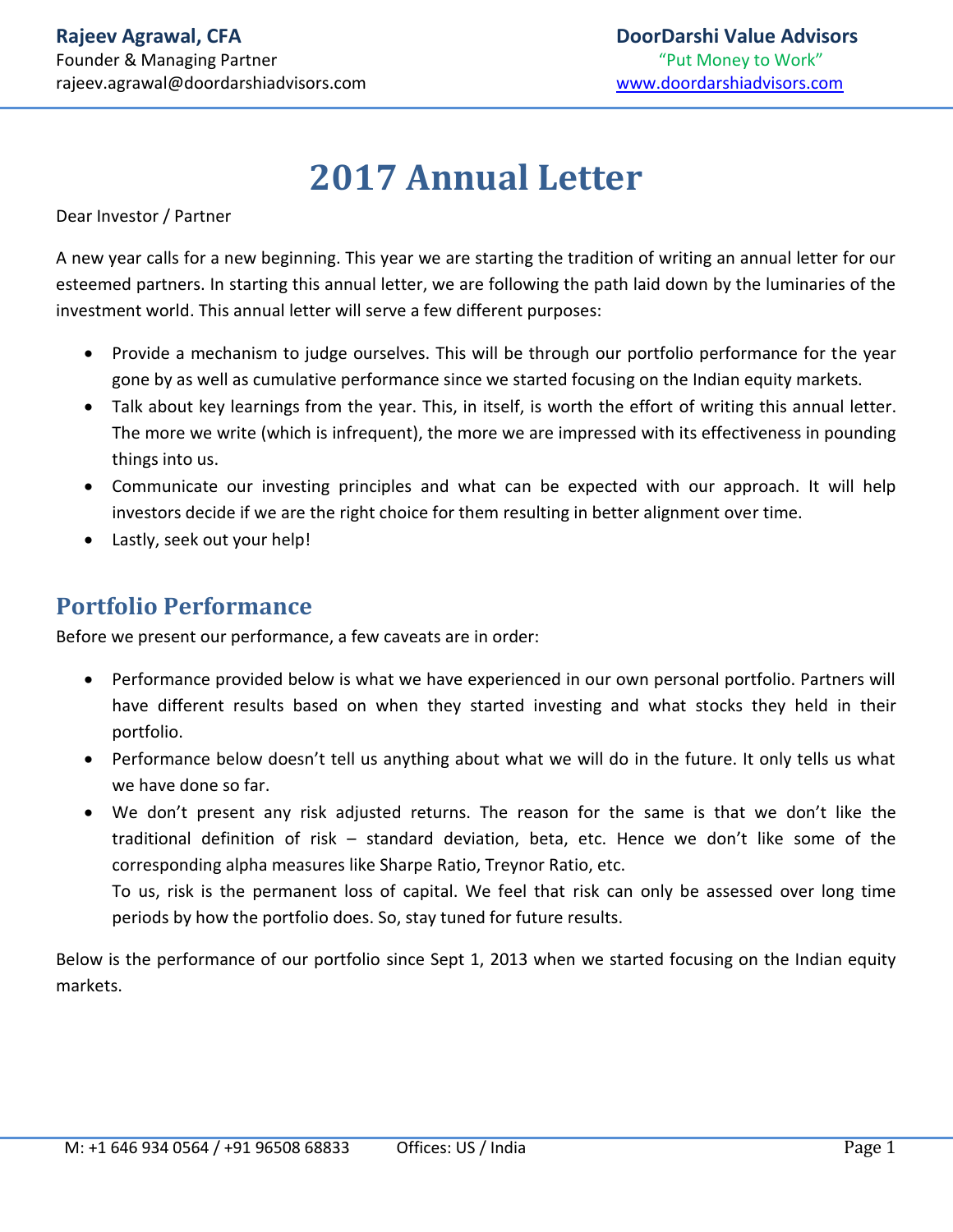| Year               | <b>Portfolio Returns</b> | <b>BSE 500 Returns</b> | <b>Relative Returns</b> |
|--------------------|--------------------------|------------------------|-------------------------|
| 2017               | 66.8%                    | 35.9%                  | 30.9%                   |
| 2016               | 19.0%                    | 3.8%                   | 15.2%                   |
| 2015               | 52.4%                    | $-0.8%$                | 53.2%                   |
| 2014               | 90.4%                    | 37.0%                  | 53.4%                   |
| 2013 (from Sept 1) | 10.5%                    | 17.3%                  | $-6.8%$                 |
| <b>Cumulative</b>  | 536.3%                   | 124.8%                 | 411.5%                  |
| <b>CAGR</b>        | 54.5%                    | 21.0%                  | 33.5%                   |

The same information has been presented in a more granular manner by looking at monthly values of the portfolio and BSE 500. Sharp readers of the letter will notice that a sudden spurt in the last few months of 2017 significantly aided our 2017 results. Our experience is that gains and drawdowns in the portfolio come in chunks as we have concentrated portfolio. We expect these chunky gains/losses to continue in the future.



Without sounding immodest, we are amazed with our portfolio performance. Never in our wildest dreams did we expect that we will have a 6x in less than 5 years. This is especially so since the broad index – BSE 500 has done 2.25x. Thus our outperformance is truly remarkable.

For 2017 our performance is a noteworthy 66.8%. While 66.8% performance is great, it is 54.5% CAGR over the last 4.33 years that we are truly tickled about.

Enough of self-praise! Let us move onto something that you care about – your portfolio performance.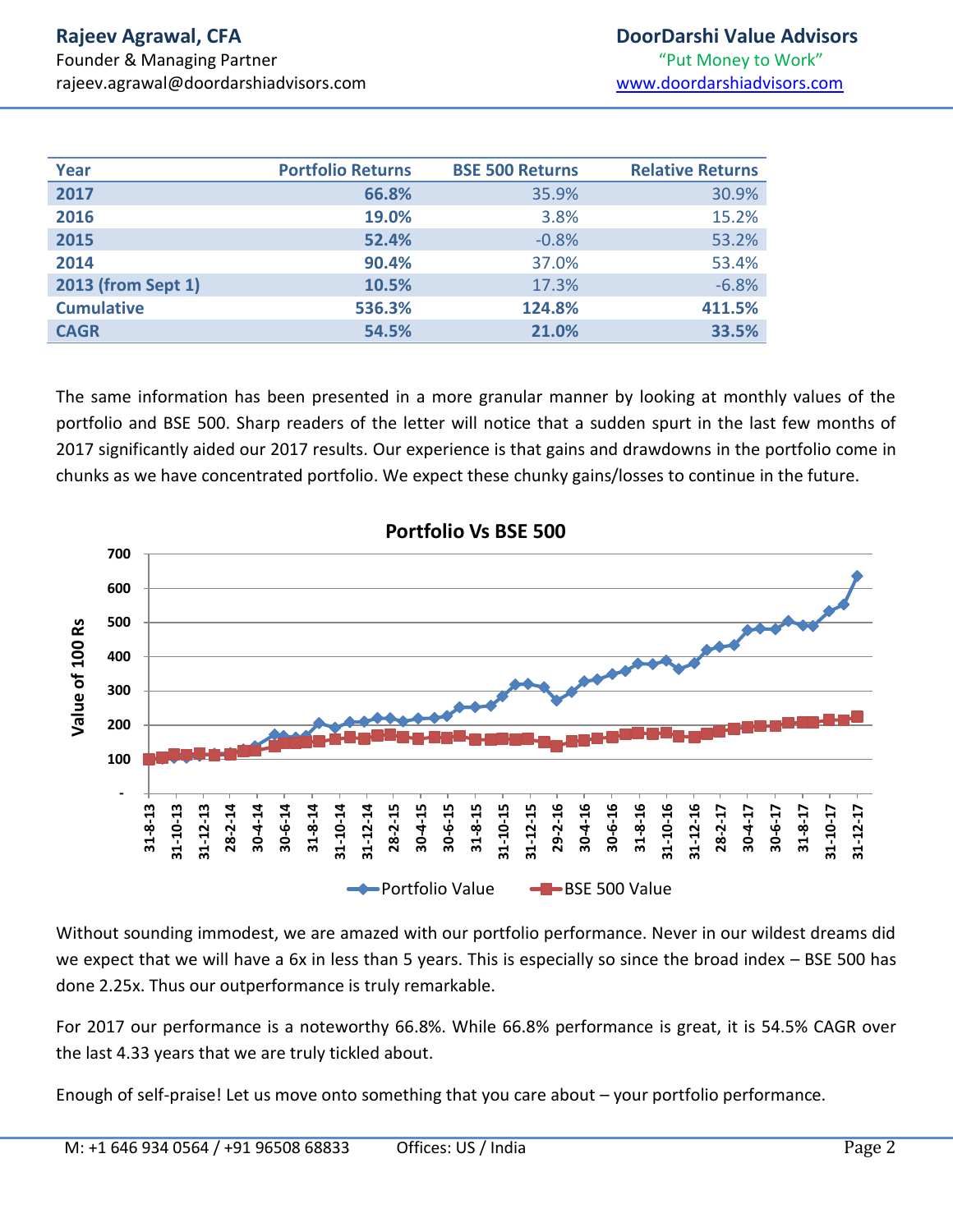#### **Partner's portfolio performance**

Since our partners have different start dates, we will discuss your individual performance separately. Here we want to highlight some of the factors that drive the performance:

- Performance of our equity picks. This performance is best reflected through the performance of our portfolio mentioned earlier.
- Equity picks that clients decide to have in their portfolio.
- Weightage of these picks in their portfolio
- Price at which they bought/sold these securities.
- Subsequent behavior of the client in terms of buying/selling as the equity prices moved around.
- Cash component in their portfolio.

While each of the above factor listed above is important, we think what differentiates true outperformance is how the investors behave when markets swing wildly. Do they sell as the equities become expensive and buy as they become cheap? Or are they caught up in the market mania on either side? Of course that begs the question, when is a company expensive and when is it cheap? How much should one invest in a company when it is cheap?

These are some of the questions that one has to contend with in investing. Many of these questions can only be answered with experience in the markets. It also requires us to keep adjusting our behavior based on the feedback that we receive through our portfolio performance. With that mindset let us jump into the next section where we talk about key learnings from the year gone by.

# **Key learnings of 2017**

We approach this section with the mindset best elucidated by Charlie Munger's speech in 2007 to USC Law School, *"Wisdom acquisition is a moral duty. It's not something you do just to advance in life. As a corollary to that proposition which is very important, it means that you are hooked for lifetime learning. And without lifetime learning, you people are not going to do very well. You are not going to get very far in life based on what you already know."*

Below are some of the key lessons that we learnt / re-learnt in 2017.

#### **Importance of Management**

Management makes a big difference in how an investment thesis plays out. We have been aware of the importance and have increasingly gravitated towards investing in companies where we are comfortable with management.

Once in a while though, an idea looks compelling enough, industry looks ripe for this new idea and company's recent business performance makes the narrative compelling. However, there is this nagging feeling about the management. Our (re)learning from 2017 is to not get involved if there is discomfort with management.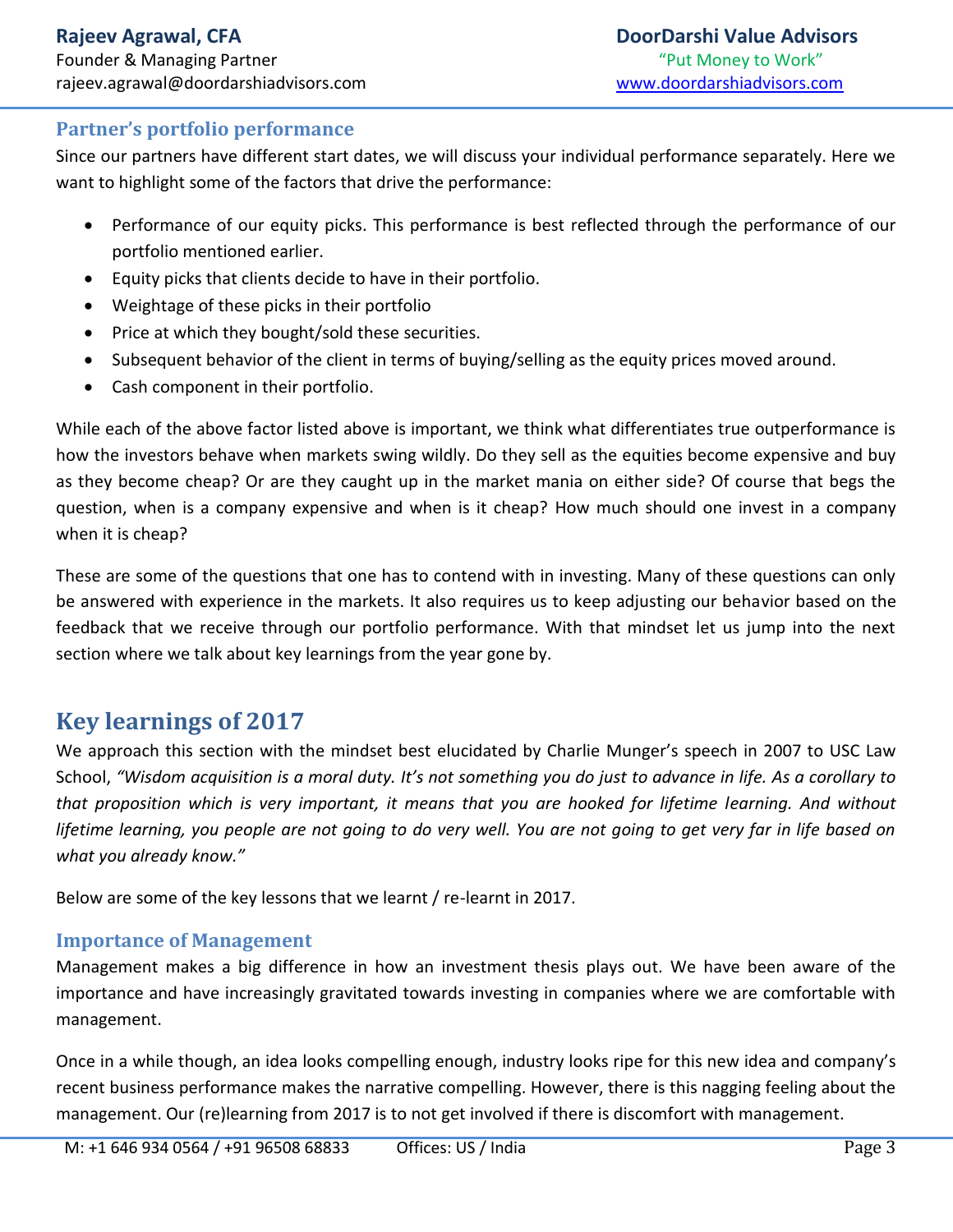The mea culpa we are talking about is Pincon Spirits. If you have not heard about it, don't worry. We also wish we never heard about it. Company talked about how they are converting unorganized liquor business to organized liquor business, the massive opportunity as newer generation is more comfortable drinking openly and so on. The narrative was perfect. However, there were always open questions about management.

We sold our starter position in the company once it came under the scanner of SEBI as a shell company. Subsequent events have confirmed to us that it was the right decision. The saving grace in this ordeal was that the position was a very small position. We were still doing early research to get comfortable with the idea when we hit the pothole.

#### **Don't take profits too quickly**

There is an adage on Wall street, *"You can't go broke taking small profits."* However, following this strategy could cause one to miss out on big profits. In 2017 we got our first 10X since we started focusing on Indian equity markets.

Stock in question is Chaman Lal Setia Exports (CLSE). We had presented a case study on CLSE in Asian Investing Summit in April 2017. You can access the case study at [https://goo.gl/XZ7dVH.](https://goo.gl/XZ7dVH) If any of the investors would have an interest, we would be happy to forward the copy of the presentation.

In the case study we outlined that CLSE has a very long runway and on a conservative basis the stock could more than double by June 2020 from its April 2017 price. Since our presentation in April 2017 stock has already gone up by 70%. Thus staying invested when we have conviction and not booking small profits is a key to making good returns.

#### **Attractiveness of an idea should reflect in its allocation**

We have been using our proprietary forward return analysis framework to evaluate attractiveness of the various ideas in our portfolio. The more attractive an idea is on a probability adjusted basis, the more of the portfolio we are allocating to the idea.

The result of this strategy has been higher allocation to higher return ideas. While the returns don't show up on a yearly basis, over a longer period this approach has worked well for us. We used this approach to take the fifth largest position in the portfolio in 2016 and made it the largest position in the portfolio in 2017. In subsequent annual letters we will keep you updated of how this position works out.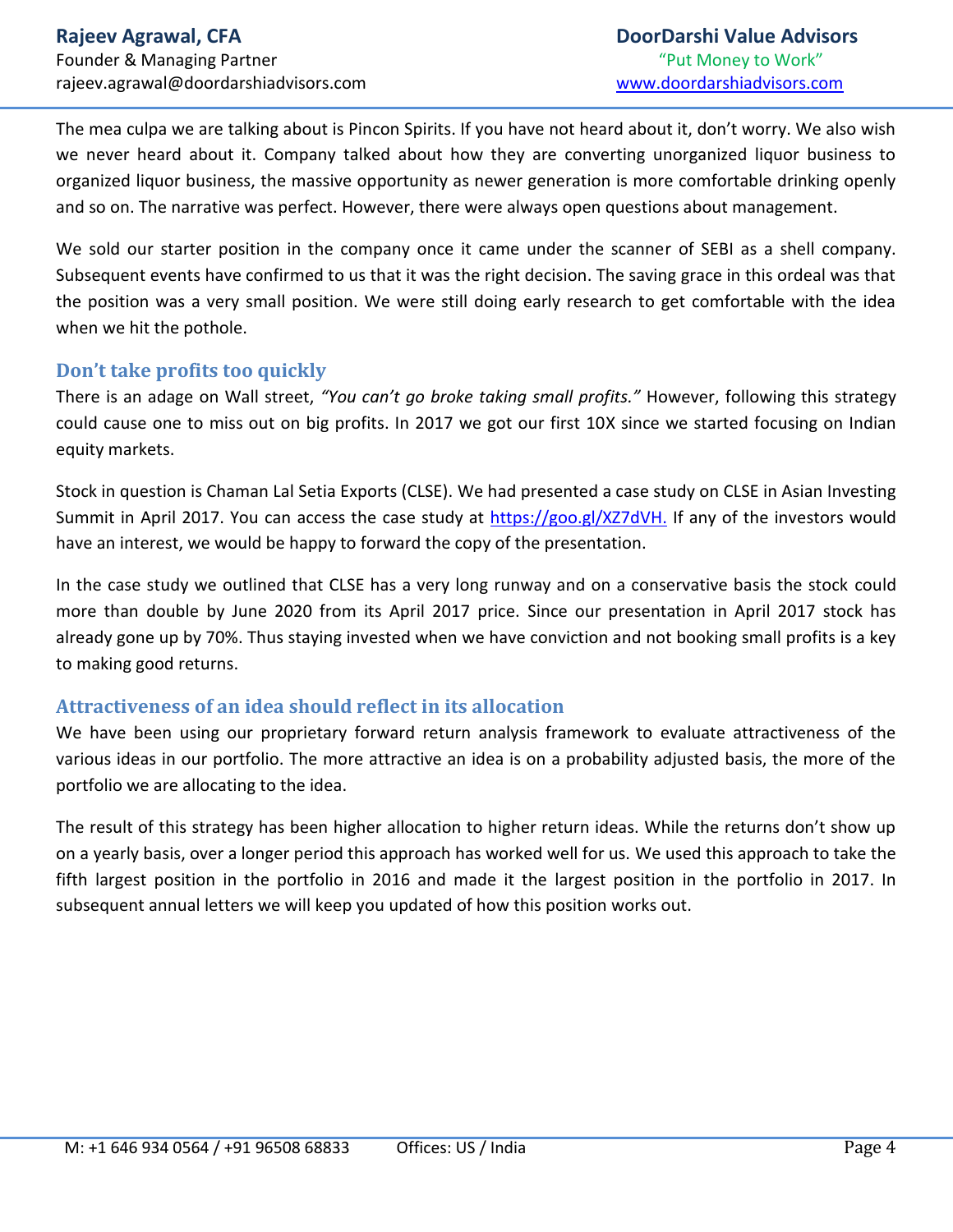#### **Work with the "right" investors / partners**

We like to work with investors who demonstrate the following characteristics:

- Long-term orientation
- Reasonable expectations
- Understand our investment approach
- Recognize that we will make mistakes from time to time

We couldn't be happier with our investor base. The key demonstration of this came when we reached out to them acknowledging the mea culpa with Pincon Spirits. Everyone who had the position understood why we are changing our stance and appreciated our approach of dealing with it.

Given the happy experience, I am encouraged to re-iterate our investment principles so that we and our investors continue to be aligned.

### **Investment Principles**

Investment principles listed below are the North Star that helps guide our approach to investing. At DoorDarshi we have been heavily influenced by Warren Buffett and Charlie Munger. Naturally we have borrowed heavily from what they have taught us. These principles are also available on our home page at [http://doordarshiadvisors.com](http://doordarshiadvisors.com/)

#### **1. Partnership**

My approach towards my investors is that of a partnership. In the current setup I am the Managing Partner while my investors are the limited partners. However, my key consideration is always to ensure that structure (fees, communication) would be acceptable to me if our roles were to be reversed. This principle borrows heavily from what Warren Buffett has laid out in his Owner's Manual – "Though our form is corporate our approach is partnership."

#### **2. Long-Term Orientation**

In a world where everyone has all the information, we have to stake out our competitive advantage. The key one that we have is long-term orientation. We primarily invest in companies where the thesis may play out over many years. This reduces the competition and allows us to enjoy our returns over the long-term.

We carry the same approach when we work with our investors/partners. We would rather have one investor for ten years rather than twenty investors for one year. This allows us to take long-term view in our relationship with our investors.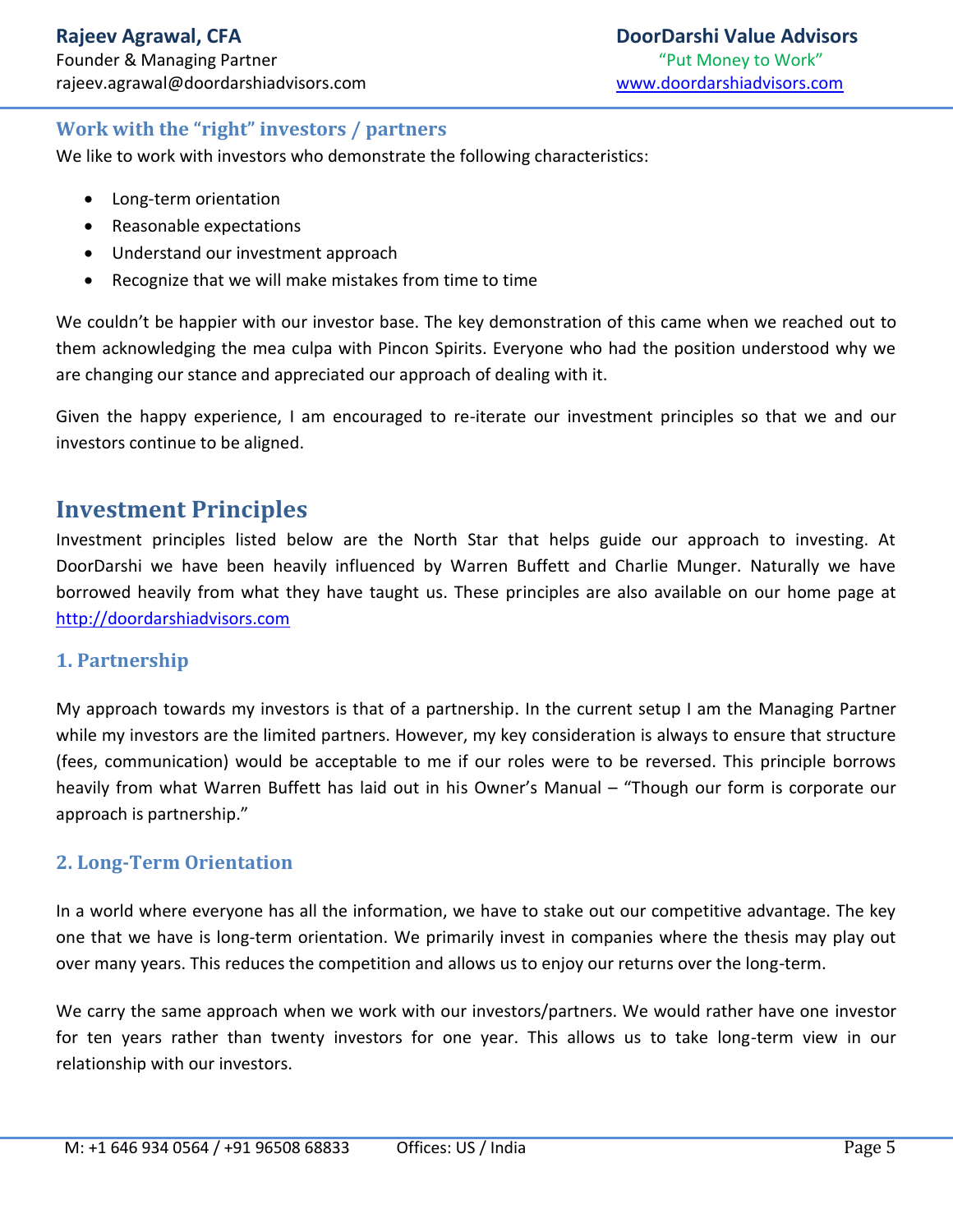#### **3. Invest in our best ideas**

We invest majority of the portfolio in the top 5–10 positions. These positions are chosen based on their attractiveness from a future return perspective. In following this approach we subscribe to Charlie Munger's dictum in spirit, *"A well-diversified portfolio needs just four stocks."* Key advantage of this approach is that it allows us to know our top positions better than most people and take advantage of the decent returns that will come from those positions.

#### **4. Contrarian Bias**

We like to buy good stocks when they sell at a discount. This approach, by definition, forces us to go where the crowd is not going – selling things which are going up and buying things which are falling. We are able to have this contrarian bias because we always keep the forward return in mind whenever we invest in any security i.e. what % return we expect from the security from the day of investing to the day the price will match the value.

However, we are not contrarian for sake of being contrarian. We will sell the stock even if it is falling, if we feel that some new information has changed our thesis. This is what led us to sell Pincon even though the price fell.

#### **5. Don't lose money**

We take seriously the dictum that the art of making money is to not lose money. Warren Buffett has expressed the same through his famous rules on investing. There is the simple maths that if we lose 50% of our portfolio we need to make 100% to get even. The more pernicious impact though, is psychological. We start doubting ourselves a little more; we don't invest in our best ideas to the extent we should and we start looking for social proof.

To guard ourselves we ask for a high Margin of Safety in our position. This has led us to miss many opportunities. However, we will rather miss opportunities than get into sub-par opportunities which could later turn out to be value traps.

#### **6. Management and Business Quality**

Most of the mistakes we have made in our investing journey have been where we misjudged management or business quality of the company. Since many of the Indian businesses are owner operated, quality of the management becomes paramount. However, judging the quality of management is very subjective.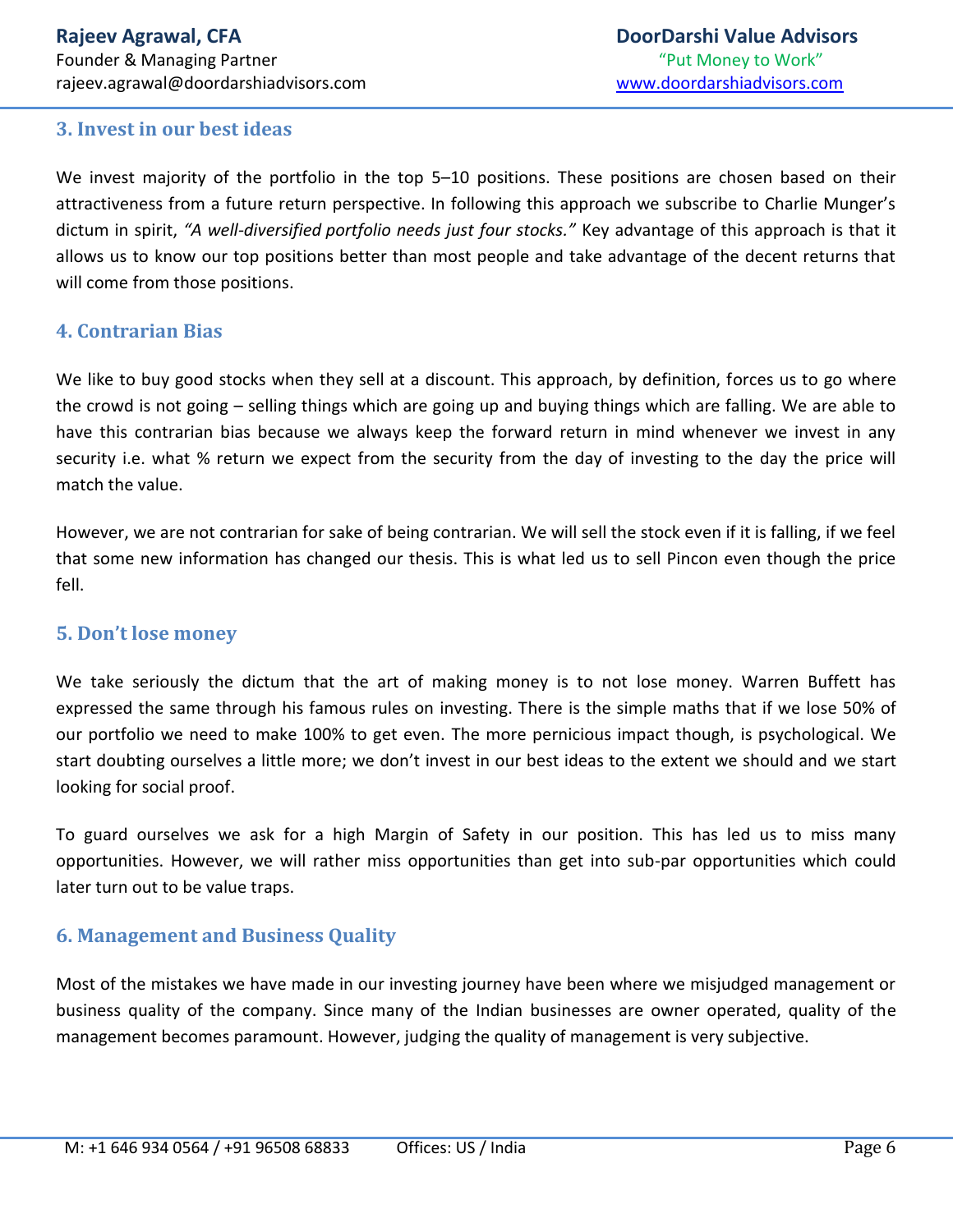The best we have been able to do is to create mosaic of information about management and use that to reach our decision. We continue to increase the weightage of this element as we consider investing in potential ideas.

#### **7. Continuous Learning**

To us Value Investing is more than an investment approach; it is a way of life. This approach requires us to keep learning so that we become a better investor; but more importantly, a better human being. In our experience Value investing draws us towards the "right crowd." This allows us to learn not just from our investment but also from our investors who are a self-selected group of individuals.

#### **What partners can expect**

With our investing principles as our guide, our partners can expect the following:

- We will continue to focus on long-term results even at the cost of short-term performance. Hence, the best way to judge us is by looking at cumulative returns over a long time period rather than year by year returns.
- We will focus on absolute performance at the cost of relative performance. It is no good if we deliver -10% when market has delivered -20%. We would rather be in cash and suffer short term relative performance penalty than risk capital of our partners. Hence, though we show our portfolio performance versus BSE 500 performance we have no interest in knowing what constitutes that index.
- We will follow concentrated investing strategy. This will cause our investing results to come in chunks rather than in a smooth linear fashion. However, finding good investment ideas are difficult and we want to use the full weight of our capital to take advantage of them when we find them.
- We want to make money with our partners rather than from them. Hence we will continue to have fee structure that we would be comfortable paying if our roles were reversed.

## **Seek your help**

Warren has set a mighty example for us through his annual letters. Not only are the letters full of amazing lessons, they are a good guide on how to behave. Warren has regularly sought help from his investors for new ideas that he can invest in. Given this is our first annual letter, we will seek out help from you on a few different dimensions:

 When you have a good thing going, seek more of it! We are proud of our investors / partners as mentioned earlier. Our experience is that many of the new investors that they refer have similar characteristics. So if you know of investors who could benefit from our approach of investing, please don't hesitate in referring them to us. You would help them and help us, and in the process deepen your relationship with both parties.